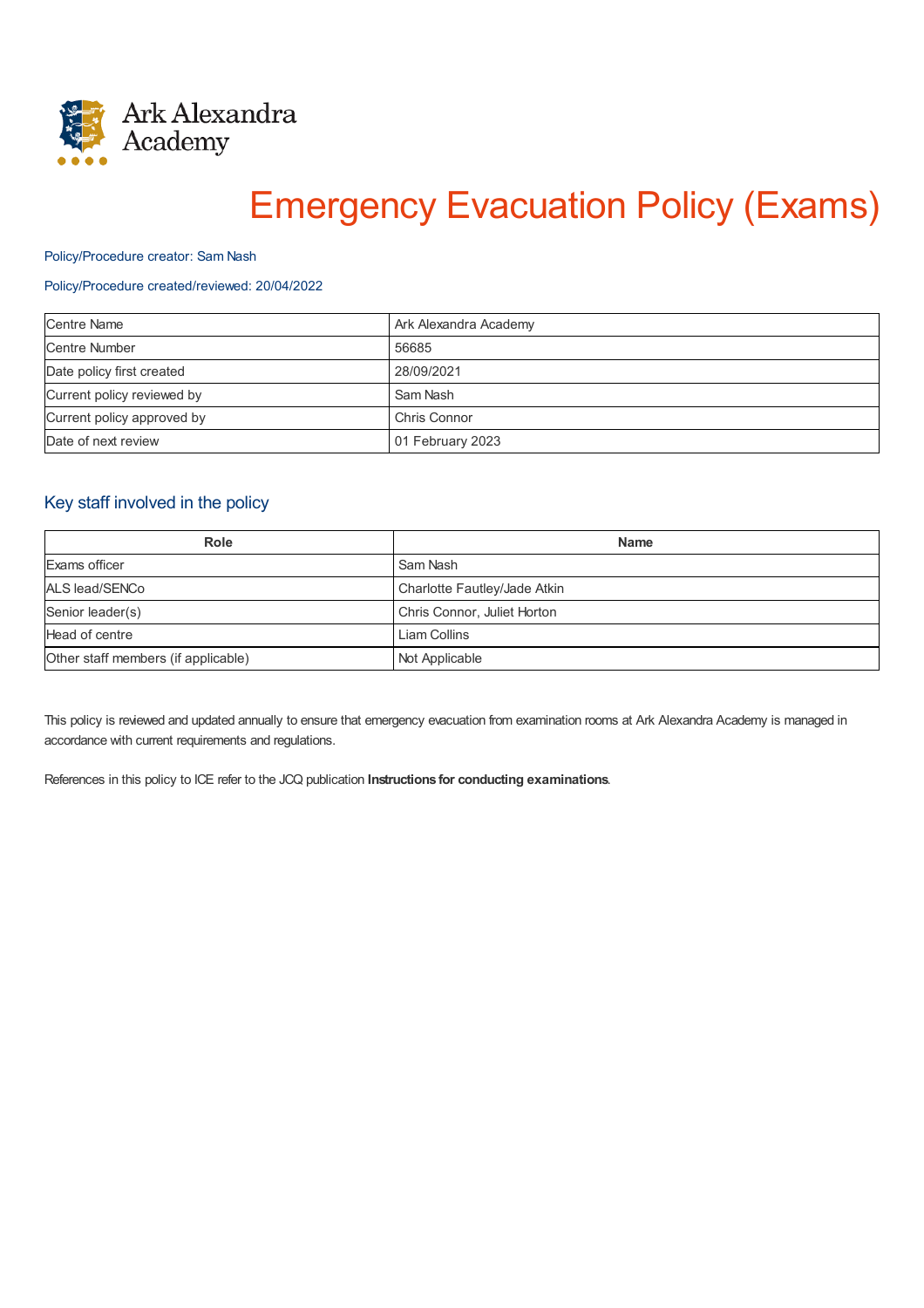# Introduction

An emergency evacuation is required where it is unsafe for candidates to remain in the examination room. This might include a fire, the fire alarm sounding to warn of fire, bomb alert or other serious threat.

In exceptional situations, where candidates might be severely disadvantaged or distressed by remaining in the room, the emergency evacuation procedure may also need to be followed. This might include situations where there is severe disruption in the examination room, serious illness of a candidate or invigilator or similarly serious incidents.

- As each incident may be different, advice will be sought (if applicable) from the relevant awarding body as soon as it is safe to do so, particularly where there is concern about the security of the examination(s) (ICE 25.4)
- Where candidates are unable to return to the building to complete the examination, the relevant awarding body will be contacted immediately for advice. The awarding bodies have procedures in place to ensure that candidates are not disadvantaged where they are unable to complete the examination due to circumstances beyond their control (ICE 24.5)

# Purpose of the policy

The purpose of this policy is to confirm the arrangements at Ark Alexandra Academy for dealing with an emergency evacuation of an examination room by defining staff roles and responsibilities and confirming the emergency evacuation procedure.

This policy ensures compliance with JCQ regulations (ICE 25.2) which state that centres must have a written policy for dealing with emergency evacuation of the examination room which is subject to inspection by the JCQ Centre Inspection Service.

# 1. Emergency evacuation procedure

## **Actions taken in the event of an emergency evacuation of the examination room**

At Ark Alexandra Academy, the following actions (in accordance with ICE 25.3) are taken if an examination room has to be evacuated:

- Candidates are instructed to stop writing
- The attendance register is collected (in order to ensure all candidates are present)
- The examination room is evacuated in line with the instructions given by the appropriate authority
- Candidates are instructed to leave all question papers and scripts in the examination room. Candidates are advised to close their answer booklet(s)
- Candidates are instructed to leave the room in silence
- Candidates are supervised as closely as possible while they are out of the examination room to make sure there is no discussion about the examination
- The time of the interruption is noted and how long it lasted
- Candidates are allowed the remainder of the working time set for the examination once it resumes
- If there are only a few candidates, the possibility is considered of taking the candidates (with question papers and scripts collected by the invigilator) to another place to finish the examination
- A full report is made of the incident and of the actions taken, and sent to the relevant awarding body

#### Additional actions taken:

In the event of a fire alarm, invigilators are trained to assemble at the nearest fire evacuation point. This being the top overflow car park for students in the ABJ and Dance Studio and the lower overflow car park adjacent to the lower canteen for students using exam rooms in the lower block. This will ensure the students remain under examination conditions away from the rest of the school.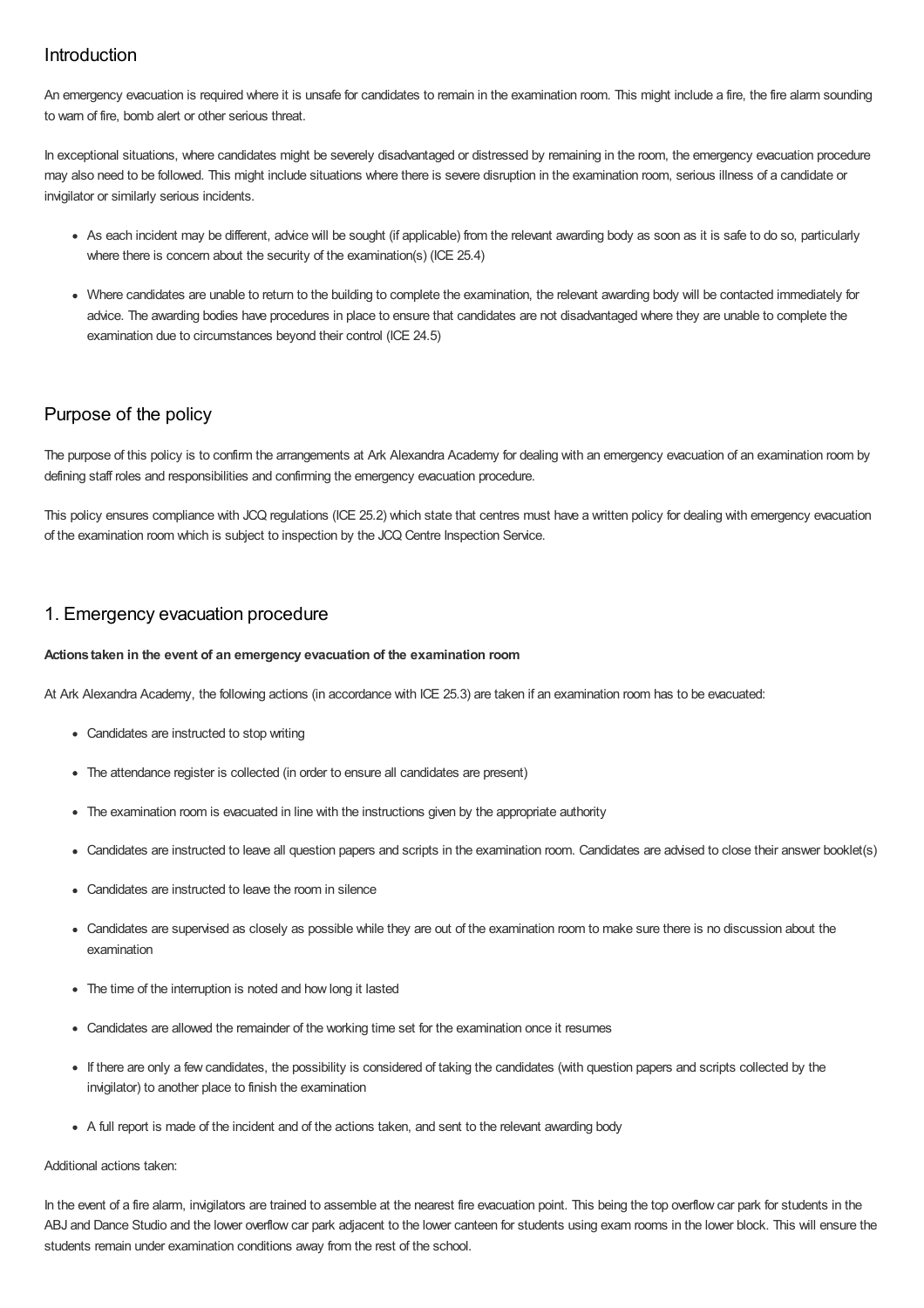- When/if allowed to return to the examination room, invigilators allow candidates time to settle down, reminding them they are still under formal examination conditions and that they must not open their answer booklets until instructed to do so
- Invigilators announce clearly to candidates when they may begin and how much time they have (the examination will formally restart at this point)
- Invigilators record the time the examination(s) restarted and amend the displayed finishing time(s) for all candidates to see
- Invigilators are trained to record as much detail on the exam room incident log when able to do so (ensuring candidates are continually supervised and giving complete attention to this duty at all times) and to ensure the exams officer is fully briefed at the end of the examination(s) to enable a full report to be submitted to the awarding body/bodies
- Where not allowed to return to the examination room, or the decision is made by the appropriate authority that the examination(s) cannot be resumed, the centre's Exam Contingency Plan will be invoked and invigilators/candidates briefed accordingly at the time

Further actions taken:

Not applicable

# 2. Roles and Responsibilities

## **The role of the head of centre**

- Ensure that the emergency evacuation policy for examinations is fit for purpose and complies with relevant health and safety regulation
- Ensure that any instructions from relevant local or national agencies are referenced and followed where applicable, including information from the National Counter Terrorism Security Office on the **Procedures for handling bomb threats** (ICE 25.1)

Other responsibilities:

Not applicable

## **The role of the senior leader**

Where responsible for the centre-wide emergency evacuation procedure, ensure that all staff and appointed fire marshals are aware of the policy and procedures to be followed when an emergency evacuation of an examination room is required

Other responsibilities:

#### Not applicable

#### **The role of the Additional learning support (ALS) lead/Special educational needs coordinator (SENCo)**

- Ensure that appropriate arrangements are in place for the emergency evacuation of a disabled candidate from an examination room where different procedures or assistance may need to be provided for the candidate
- Ensure that the candidate is informed prior to taking their examinations of what will happen in the event of an emergency evacuation

Other responsibilities:

### Not applicable

## **The role of the examsoffice/officer**

- Ensure that invigilators are trained in emergency evacuation procedures and how an incident and actions taken must be recorded
- Ensure that candidates are briefed prior to examinations taking place, on what will happen in the event of an emergency in the examination room
- Provide invigilators with a copy of the emergency evacuation procedure in every room